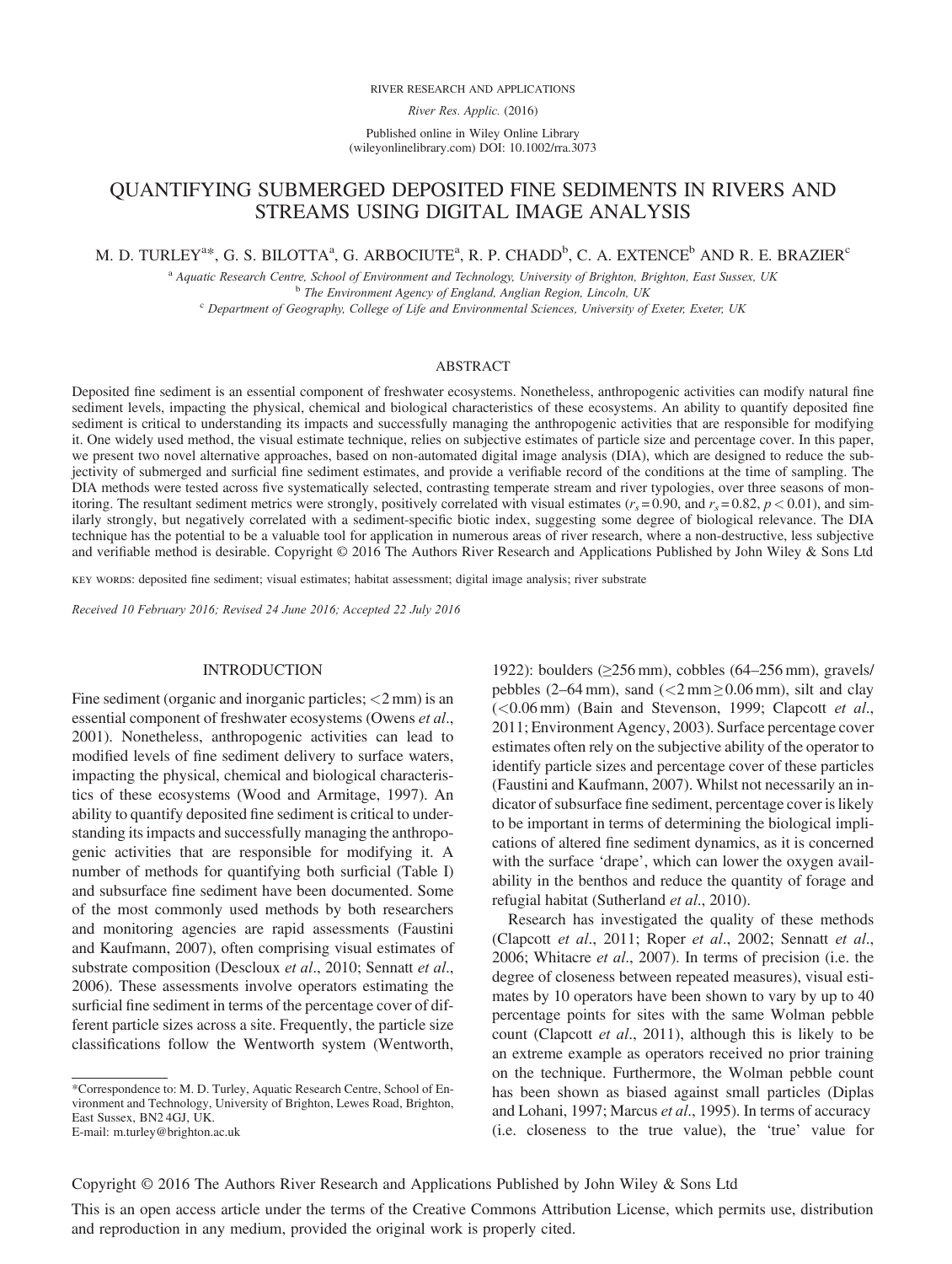### M. D. TURLEY ET AL.

| Approach                       | Description                                                                                                                                                                                                                                                                                                                                                                                                                                      | Reference                                                                    |
|--------------------------------|--------------------------------------------------------------------------------------------------------------------------------------------------------------------------------------------------------------------------------------------------------------------------------------------------------------------------------------------------------------------------------------------------------------------------------------------------|------------------------------------------------------------------------------|
| Particle counts                | • Wolman pebble count. Particles are selected at random, by sampling using<br>toe-to-heel spacing and selecting the first particle touched by a finger at the<br>toe of the operator's boot. Transects between bankfull widths within habitats<br>of interest (or a zigzag pattern) are followed until 100 particles<br>(or desired number) are selected.                                                                                        | Wolman, 1954;<br>Bevenger and King, 1995;<br>Diplas and Lohani, 1997         |
|                                | • Wolman pebble count (modified). Grid-by-number methods using a<br>measuring tape, wire mesh or frame with elastic bands to select particles.<br>• Wolman pebble count (modified). The toe-to-heel approach is used in<br>conjunction with a clay disc and piston, which is pressed onto the streambed<br>to sample fine sediment.                                                                                                              | Kellerhals and Bray, 1971;<br>Bunte and Abt, 2001<br>Fripp and Diplas, 1993) |
| In-stream visual estimate      | • A measuring tape is placed between the beginning and end of a transect. At<br>0.3 m increments, the dominant sediment class over the length is recorded.<br>• Using an underwater viewer, the percentage cover of fine sediment is                                                                                                                                                                                                             | Platts et al., 1983<br>Matthaei et al., 2006                                 |
| Bankside visual estimate       | estimated.<br>• Substrate composition is estimated following a visual inspection of the<br>reach from the stream bank.                                                                                                                                                                                                                                                                                                                           | Environment Agency, 2003                                                     |
| Photographic image<br>analysis | • The percentage of fine sediment is estimated from the stream bank.<br>• Above water image capture. Areas of substrate are photographed using a<br>photographic film camera, an underwater viewer and a structure to isolate<br>the area of streambed. Photographic transparencies were then projected at<br>three times life size and onto a grid with 400 squares. The predominant<br>particle size in every fourth square was then recorded. | Clapcott et al., 2011<br>Gee, 1979                                           |
|                                | • Similar to the technique used by Gee (1979), with the addition of a                                                                                                                                                                                                                                                                                                                                                                            | Ibbeken and Schleyer, 1986                                                   |
|                                | digitizing program to obtain the particle size distribution.<br>• Areas of substrate are photographed from above the water using a<br>photographic film camera and underwater viewer. Photographic<br>transparencies are digitized and analysed using Geographic                                                                                                                                                                                 | Whitman et al., 2003                                                         |
|                                | Information Software.<br>• Images are collected using a modified camera with underwater housing and<br>a light ring. The resulting images are approximately 0.02 m across, and are                                                                                                                                                                                                                                                               | Rubin et al., 2007                                                           |
| Artificial mats                | analysed using an autocorrelation algorithm to determine grain sizes.<br>• Artificial turf mats $(0.15 \text{ m} \times 0.10 \text{ m})$ are fixed to the streambed and left for<br>3 weeks. Mats are carefully retrieved and placed in zip-lock bags and<br>returned to the laboratory where the sediment is washed out, sieved and<br>collected for drying and weighing.                                                                       | Von Bertrab et al., 2013                                                     |
| Adhesive plates                | • A plate is covered with a thin layer of adhesive material (i.e. clay) and is<br>pressed onto the streambed. The sample is then wet-sieved to remove the clay.                                                                                                                                                                                                                                                                                  | Fripp and Diplas, 1993                                                       |
| Resuspension                   | • A steel cylinder measuring 1 m in height is pushed 0.1 m into the streambed.<br>The water within the cylinder is agitated, artificially suspending the surficial<br>fine sediment, allowing for three 0.5 L samples to be collected. This process<br>is carried out at three or more 'representative' sites, and samples are used to<br>determine the mean mass $(g m^{-2})$ of sediment released.                                             | Lambert and Walling, 1988                                                    |
|                                | • Modified from Lambert and Walling (1988), using a steel cylinder<br>measuring 0.75 m in height. Samples of 0.05 L are collected from two<br>'depositional' and two 'erosional' patches at each site.                                                                                                                                                                                                                                           | Duerdoth et al., 2015                                                        |
| Embeddedness                   | • Qualitative assessment using five categories relating to the percentage that<br>large particles were covered by fine sediment.                                                                                                                                                                                                                                                                                                                 | Platts et al., 1983                                                          |
|                                | • Qualitative assessment of embeddedness using three categories: $1 =$ lying<br>loosely on top of the bed, $2 =$ partly covered by surrounding substratum,<br>$3$ = well buried in the surrounding substratum or firmly wedged in by                                                                                                                                                                                                             | Matthaei et al., 1999                                                        |
|                                | surrounding stones.<br>• Assessment of embeddedness over 11 transects (55 particles) by estimating<br>the percentage embeddedness of each particle.                                                                                                                                                                                                                                                                                              | Peck et al., 2002                                                            |

substrate composition in a stream is generally unknown (Sutherland et al., 2010), although some authors have used 'measured' methods in place of a true value. However, it

is important to remember that the 'measured' method is not necessarily closer to the 'true' value, and a difference between the estimated and 'measured' methods will always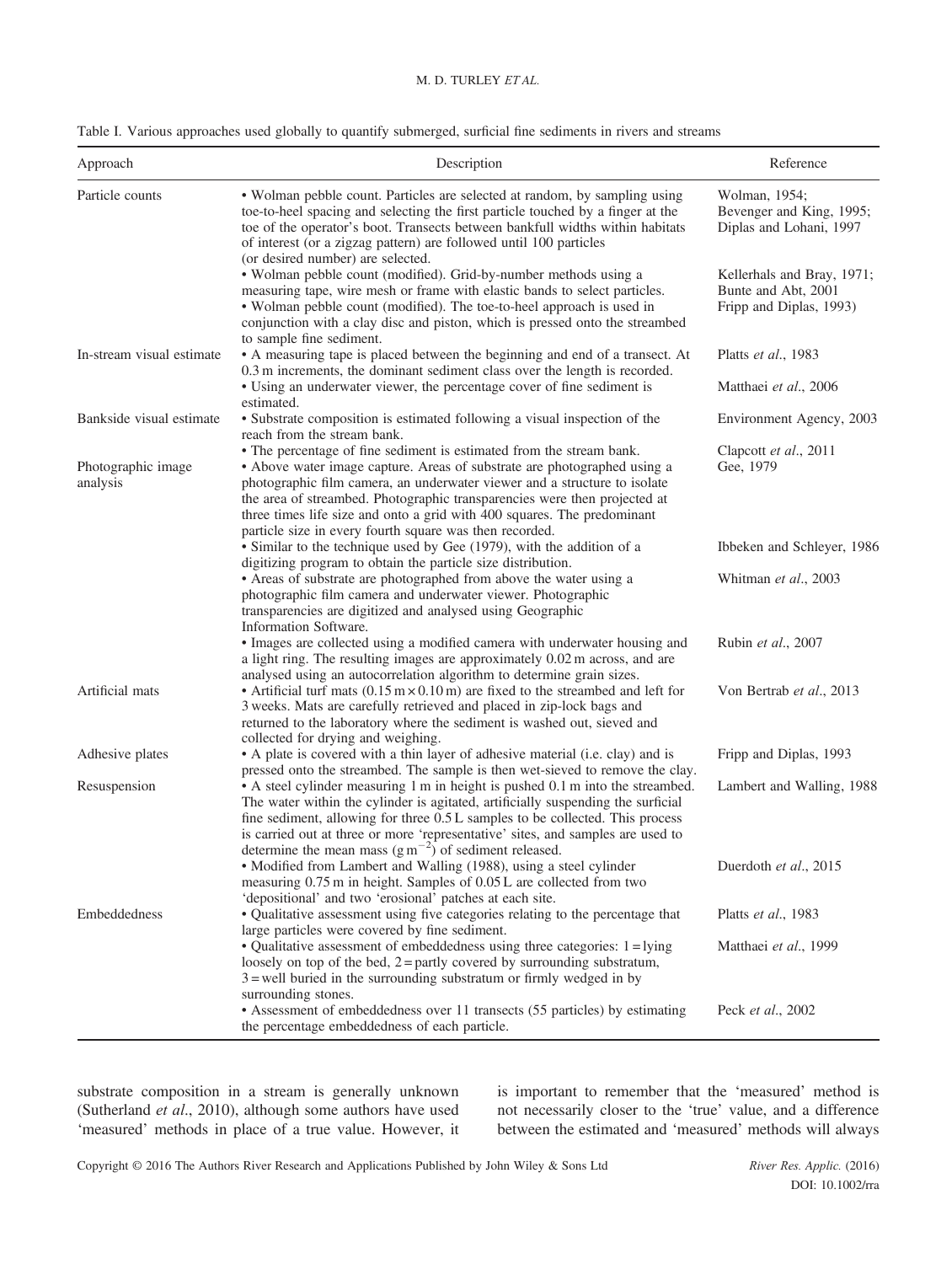occur because of the different methodologies measuring slightly different aspects of the substrate and any fine sediment.

An alternative to the conventional method of visual estimates of substrate composition is the use of image-based techniques. Photography has been used to some extent by geomorphologists and sedimentologists for over 35 years (Adams, 1979), with recent work utilizing technological advances to determine grain size characteristics, using (i) automated grain size analysis of images and (ii) geostatistical techniques and empirical calibration, mainly of exposed gravel bed rivers (e.g. Buscombe, 2008; Butler et al., 2001; Carbonneau et al., 2004; Graham et al., 2005b; Graham et al., 2005a; McEwan et al., 2000; Rice, 1995; Sime and Ferguson, 2003; Warrick et al., 2009). Both Rubin et al. (2007) and Buscombe et al. (2010) have applied their techniques underwater, the latter in controlled conditions. Whilst these techniques provide opportunities to process large numbers of images and obtain particle size distributions, the identification of fine sediments, particularly submerged, and/or cohesive sediments, is often limited because of technological limitations and image resolutions (Bertoldi et al., 2012; Graham et al., 2005a) as well as a requirement for well-defined grain boundaries (Graham et al., 2005a; McEwan et al., 2000).

In addition to the precision and accuracy of each technique, the biological relevance of the resulting sediment metric is often of great concern. In the European Union, whilst sediment deposition is not directly legislated, as part of the European Union Water Framework Directive member states are required to achieve 'Good Ecological Status' in surface waters. Given the ecological impacts of fine sediment (Bilotta and Brazier, 2008), a method of quantifying fine sediment that provides a biologically relevant metric is therefore highly desirable.

The aim of this paper is to provide 'proof of concept' for two novel, non-automated, digital image analysis (DIA) methods for quantifying submerged, surficial deposited fine sediment, building on the work from previous authors, many of whom were attempting to characterize complete grain size distributions. Crucially, the techniques have to be (i) applicable to fine sediments on submerged river/streambeds; (ii) more objective and verifiable than existing visual estimate methods; and (iii) simple to carry out requiring little specialist software or training. The results from these new procedures are compared with those based on visual estimates. The precision of each method is assessed using an independent operator, and the biological relevance is evaluated using the relationship between each sediment metric and the invertebrate community composition, quantified using a sediment-specific biotic index (Turley *et al.*, 2016). Between-transect and between-season variation is also assessed to provide an insight into fine sediment spatial variation and the likely ability of the DIA sampling design to characterize fine sediment conditions across the site.

### **METHODS**

#### Site selection

Five sites were selected from a database of 835 reference condition or minimally impacted sites on rivers and streams located throughout the UK that were sampled between 1978 and 2004 [RIVPACS IV—River Invertebrate Prediction and Classification System—NERC (CEH) 2006; May 2011 version. Database rights NERC (CEH) 2006 all rights reserved]. The five sites represented a range of different river types, with contrasting environmental characteristics; depths between 0.05 m and 0.80 m and importantly, a range of fine sediment covers (0–55% based on visual estimates). The site selection process involved both stratified and systematic stages to ensure sites with a range of deposited fine sediment conditions were selected with minimal bias. Briefly, this involved ranking the 835 sites in terms of the percentage of the substrate comprised fine sediment (based on previous visual estimates) and selecting those sites that represented the minimum, 25th, 50th, 75th and 100th percentile values. Using satellite imagery, a number of criteria were then applied to the selected sites to minimize selection bias, to ensure that sites were relatively unimpacted by point source organic pollution (e.g. no sewage treatment works and significant urban/rural dwellings upstream), physical modifications (e.g. no obvious channelization) or arable agriculture (and the associated fertilizers and pesticides) and to reduce the number of pressures with the potential to influence the macroinvertebrate community composition. If a site failed to meet the criteria it was rejected and the next ranked site was put through the same criteria, until five sites were found that met all criteria. The characteristics of these systematically selected sites are shown in Table II. In this study,

Table II. Characteristics of the five stream sites, based on data from the RIVPACS IV database

| Environmental<br>variables             | Site 1 | Site 2 | Site 3 | Site 4 | Site 5 |
|----------------------------------------|--------|--------|--------|--------|--------|
| Altitude <sup><math>a</math></sup> (m) | 364    | 205    | 75     | 25     | 66     |
| $Slopea$ (m m <sup>-1</sup> )          | 0.01   | 0.008  | 0.008  | 0.004  | 0.003  |
| Average width $^{b}$ (m)               | 1.9    | 5.8    | 3.9    | 8.0    | 11.8   |
| Average depth $^{b}$ (m)               | 0.08   | 0.30   | 0.14   | 0.25   | 0.65   |
| Alkalinity <sup>c</sup>                | 24.4   | 6.8    | 61.8   | 111.7  | 247.0  |
| Fine sediment <sup>b</sup> $(\%)$      | 0      | 12     | 18     | 34     | 55     |

Environmental variables derived from the following:

a map data,

b<sub>mean</sub> of three seasonal measurements,

<sup>c</sup>mean of 12 monthly measurements.

DOI: 10.1002/rra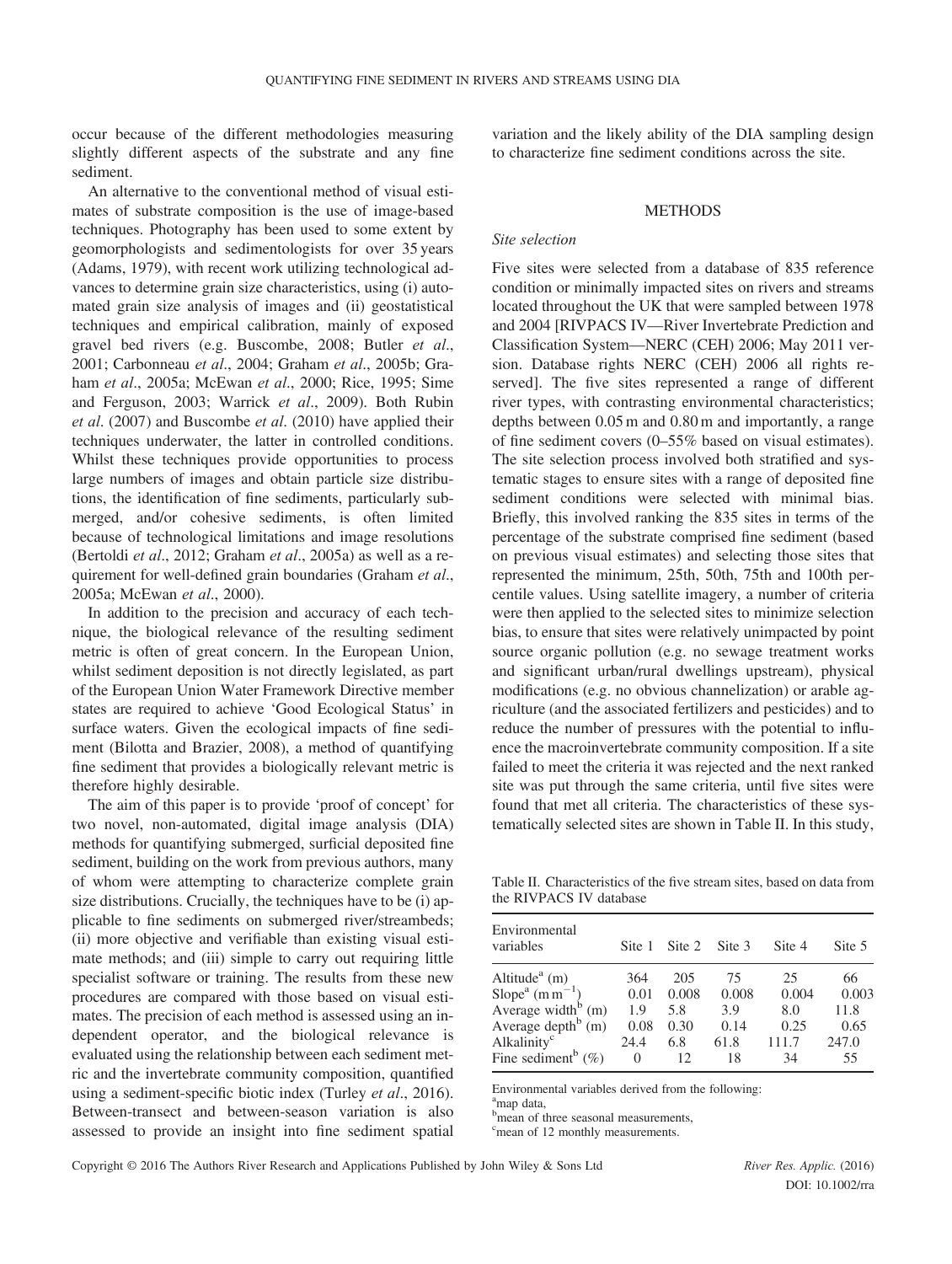each site consisted of a short river reach, approximately 10 m in length, over which the visual estimates, digital images and macroinvertebrates were collected.

### Visual estimates

The percentage of fine sediment cover was estimated over the site and corresponded with the area that was sampled for invertebrates, following the UK Environment Agency protocol (Environment Agency, 2003). Briefly, this involved observations carried out from the stream bank, and where necessary, probing areas of substrate. The overall percentage of fine sediment  $(<2$  mm) was recorded to the nearest 5%.

## Digital image collection

In order to reduce the potential for sampling bias (i.e. selecting areas of high or low sediment), each site was photographed systematically using equidistant transects. Five transects were set up at each site, beginning at the downstream end of the site and positioned every 2 m (see Supporting Information), incorporating riffles, runs and glides where present. Three sampling locations were positioned on each transect at  $\frac{1}{4}$ ,  $\frac{1}{2}$  and  $\frac{3}{4}$  of the wetted channel width. Each site was sampled over three seasons (spring, summer and autumn) in the same year  $(2014)$ .

A relatively low cost (<500 GBP) 16.1-megapixel waterproof digital camera (Panasonic DMC-FT5) was used to eliminate the need for a structure to protect the camera from water. In addition to being waterproof, another important feature was the camera's reported performance under low light conditions and its minimum focal distance. Both of these were important considerations as photographs were to be taken within the water column, which would result in reduced natural light and a limited distance between the camera and the streambed.

At each site and on each visit, the camera was submerged and test photographs were taken and reviewed in situ to determine the approximate, optimum distance between the camera and the streambed. The camera was held from a vertical position to capture images of the substrate in plan view. The optimum distance was deemed as that which resulted in an image that captured the maximum area of the streambed (which was limited by the water depth) whilst providing a suitably clear image for later analysis. In streams that are relatively turbid, this can result in a small area  $(<0.01 \text{ m}^2)$  of streambed being captured in each image. Beginning at the downstream end of the site, so as not to disturb the substrate prior to image capture, an image was taken at each sampling location, with image quality being briefly reviewed before moving on to the next location. The distance between the streambed and the camera lens was measured using a

graduated measuring pole with 0.01 m increments and was recorded for each image. The minimum and maximum distances between the camera lens and the streambed in this study were 0.02 and 0.76 m, respectively. Once the images had been collected, they were returned to the laboratory and uploaded for processing.

## Image processing

The image processing was kept to a minimum in comparison with the automated processes described by previous authors, and was carried out using Adobe Photoshop Elements 13, but can also be conducted using image editing freeware (e.g. Pixlr 3.0). The relationship between camera height and the area  $(m<sup>2</sup>)$  of streambed captured in the image was determined using a tripod setup in the laboratory. Images of a 1 m rule were captured with the camera positioned at 0.05 m height increments, between 0.02 and 0.80 m, and the length of the rule captured in each image, at each height was recorded. Using these data, a formula was derived using linear regression to calculate the length  $(L;$  metres) of streambed captured for each camera height (h; metres) increment between 0.02 and 0.80 m using the Panasonic DMC-FT5, Panasonic Corporation, Osaka, Japan. assuming a planar bed (Equation 1). The length of each image was then resized so that they represented the actual captured area of the streambed, and their resolution was set to 180 pixels per inch.

$$
L = 1.223h + 0.018\tag{1}
$$

### Estimate-based digital image analysis

Images collected for DIA were first used by the operator to estimate the percentage of fine sediment. This involved a grid layout  $(10 \times 10)$  being placed over the image in Photoshop (each square of the grid representing 1% of the area in the image) to aid a systematic summation. In order to assist in the identification of fine sediment, the Brush Tool was set to 12 pixels as this size brush represents approximately 2 mm at the resolution of the saved images, allowing a comparison between the cursor and particles. Where necessary, the contrast and brightness of the image was manipulated to improve the clarity of dark areas of substrate (e.g. interstices). The percentage of fine sediment was then estimated to the nearest 1% and recorded. This process required less than 5 min per image.

### Software-based digital image analysis

Using the images collected in the field, areas of fine sediment were highlighted and quantified. This involved firstly opening the resized images in Photoshop and selecting the foreground colour of 'ff0000' along with the Brush Tool set at 14 pixels. Moving the Brush Tool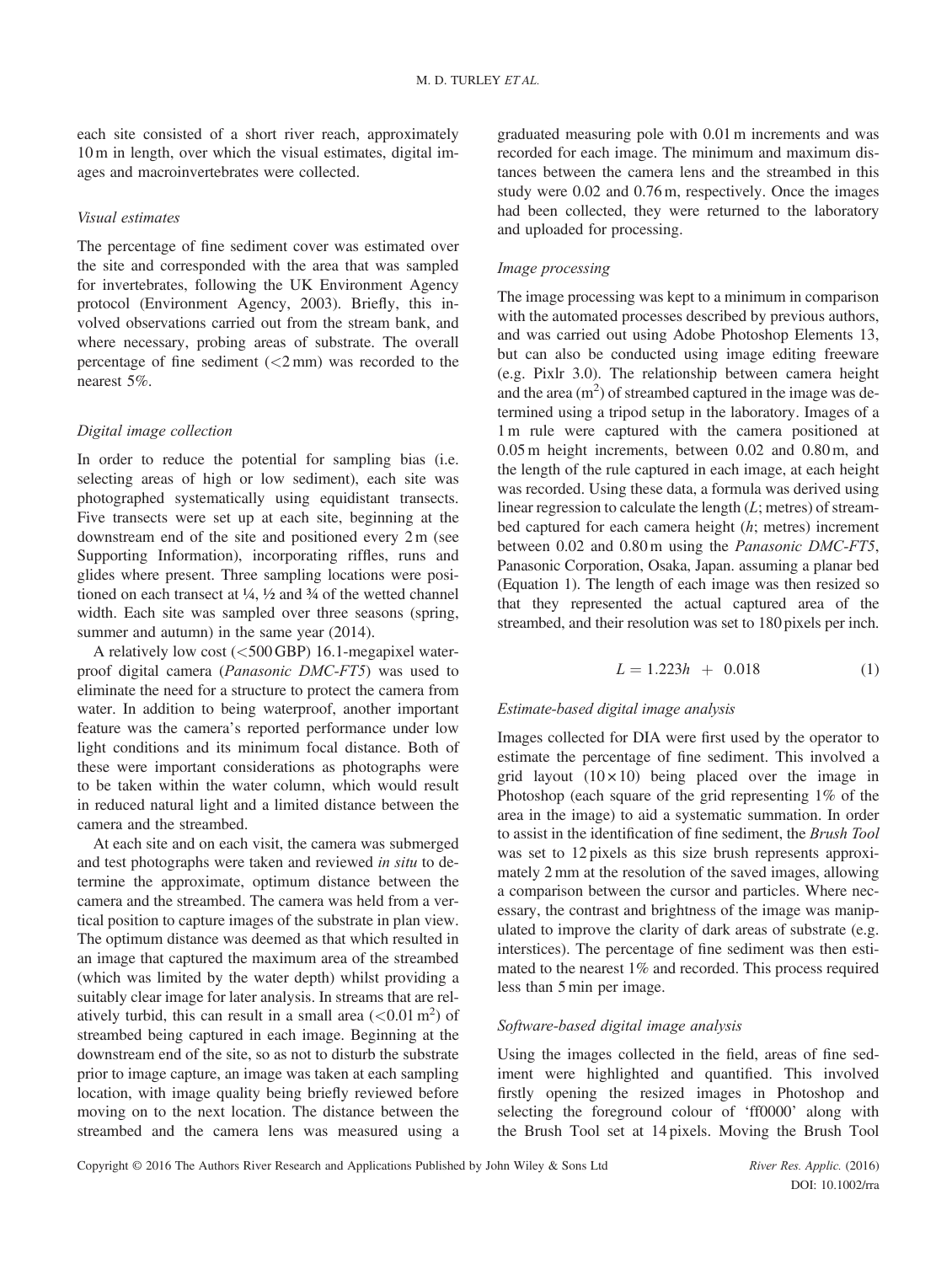

Figure 1. Examples of digital image analysis (DIA) images (top row) and these images with fine sediment highlighted (bottom row). Area of streambed and fine sediment estimates based on estimate-based DIA and software-based DIA are detailed. This figure is available in colour online at wileyonlinelibrary.com/journal/rra

over the image, any particles that were less than the size of the cursor were then highlighted with the foreground colour (Figure 1) using either the Brush Tool, Polygonal Lasso or in some cases the Magic Wand Tool. The Magic Wand Tool could only be used at a low tolerance  $\langle \langle 25\% \rangle$ when the areas of fine sediment were suitably contrasted to the other particles surrounding it. Once the fine sediment had been identified and highlighted (requiring up to 30 min per image), the images were 'saved for web', as Portable Network Graphics. The images were then uploaded to PixelCount, a freeware Google Chrome application that was developed to count the number of pixels of a specific colour (ff0000—which is set prior to uploading the images). The application outputs the proportion of each image that matches the chosen colour. By converting this proportion to an area  $(m^2)$  using the known area of the streambed in each image, the total area  $(m<sup>2</sup>)$  of fine sediment in all 15 images was divided by the total overall area in the images and multiplied by 100 to obtain the overall percentage cover of fine sediment (Equation 2).

% fine sediment 
$$
=\frac{\sum (a*p)}{\sum a}*100
$$
 (2)

In Equation 2,  $a$  is the total area  $(m^2)$  of streambed in the image and  $p$  is the proportion of the image that is highlighted. In the numerator of the equation, the area in each image is multiplied by the proportion of highlighted fine sediment in the image, and the products are then summed. In the denominator, the areas of each image are summed. The equation takes into consideration that each image can capture a different size area, and as such, the same proportion of fine sediment in any two images may not represent the same size area.

### Precision of digital image analysis techniques

In order to evaluate the precision of the DIA techniques, an independent operator carried out duplicate analyses for a single season for each of the five sites. The exact seasonal sample that was analysed was randomly selected, and inter-operator comparisons were made between the same sites and seasons. Whilst the first operator had knowledge of the sites (having visited the location and conducted visual estimates), the independent operator had no prior knowledge of the site characteristics. Brief training (1 h) was provided using 10 trial images with a range of sediment covers, to guide the independent operator through the process of identifying, estimating and highlighting fine sediment in the images.

### Fine sediment spatial variation

To evaluate the effectiveness of the image collection sampling design as well as the spatial variation in fine sediment at the study sites, the between-transect variation in fine sediment values were assessed in terms of the 95% confidence intervals for the mean percentage of fine sediment based on five transects. This required the percentage of fine sediment cover in each one of the sites five transects to be calculated individually (using the three images in each transect) and averaged over the five transects.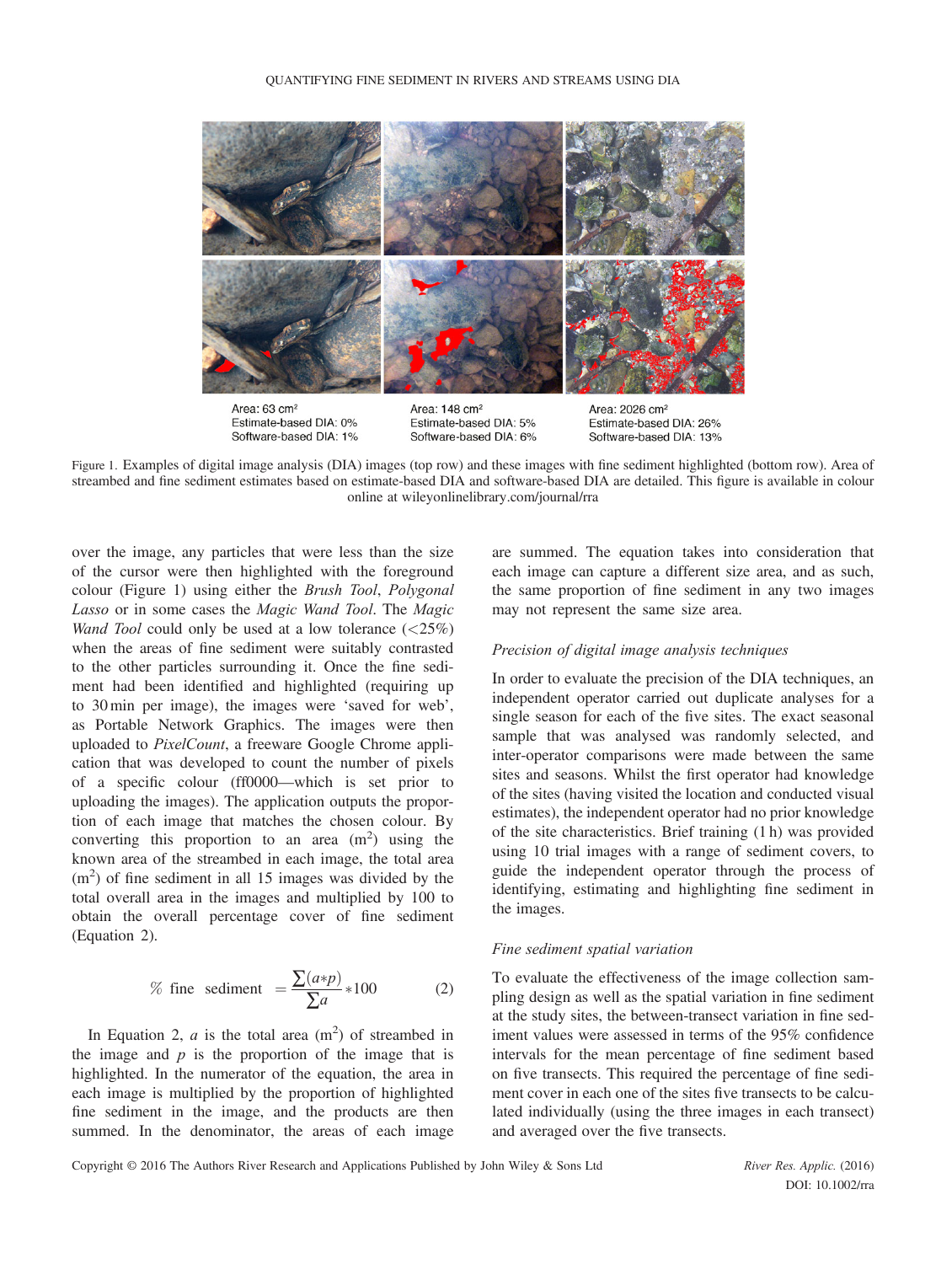### Biological relevance

In this study, we assess the biological relevance of the methods by comparing their Spearman's rank correlation coefficients with a sediment-specific biotic index; the mixed taxonomic level, Empirically-weighted Proportion of Sediment-sensitive Invertebrates (E-PSI) index (Turley et al., 2016). The E-PSI index is designed to identify the impacts of fine sediment pressures in streams using the benthic invertebrate community composition. Invertebrates were initially rated by their sensitivity to fine sediment, based on expert knowledge and an assessment of biological and ecological traits that result in a sensitivity or tolerance of fine sediment (Extence et al., 2011; Turley et al., 2014). The E-PSI index maintains this biological basis and assigns detailed sensitivity weights based on empirical data of invertebrate community compositions and visual estimates of fine sediment (Turley *et al.*, 2016). For this reason, the index may be more strongly correlated with visual estimates than with the other methods. The invertebrate data used to calculate this index were collected using the UK standard method: a standardized 3-min kick sample using a 900-μm mesh hand net, followed by a 1-min hand search. All instream habitats identified at the site were sampled in proportion to their occurrence (Environment Agency, 2009). Invertebrates were recorded to the lowest practicable taxonomic level, mostly to species or genus, with the exception of Oligochaeta (class) and Diptera (family).

### Statistical analysis

The data were compiled in Microsoft Excel and analysed using SPSS statistical software (IBM SPSS Statistics 22). Fine sediment data were aligned with E-PSI scores that were calculated using mixed taxonomic level data collected contemporaneously. The fine sediment data did not satisfy the assumption of bivariate normality for Pearson's correlation coefficient and could not be successfully transformed. As such, the results from the DIA methods were compared with the visual estimates using Spearman's rank correlations, to identify any relationships between software-based digital image analysis (sDIA), estimate-based digital image analysis (eDIA) and visual estimates, as well as their relationships to the sediment-specific biotic index. All correlations were interpreted using the Dancey and Reidy (2007) classifications of correlations;  $0.1 - 0.39$  = weak,  $0.4 - 0.69$  = moderate,  $0.7-0.99$  = strong.

## RESULTS

### Comparison of methods

Software-based DIA and eDIA were strongly and positively correlated with visual estimates  $(r<sub>s</sub>=0.90, p<0.01$  and

 $r_s = 0.82$ ,  $p < 0.01$ , respectively) (Figure 2). Software-based DIA was also strongly correlated to eDIA  $(r<sub>s</sub>=0.95,$  $p < 0.01$ ). The mean difference between an individual DIA value and the corresponding (same site and season) visual estimate was 11.5 and 11.3 percentage points (for sDIA and eDIA, respectively), whilst the largest difference was 33 percentage points (37% fine sediment compared with 70% fine sediment).



Figure 2. Comparison between (a) visual estimates and softwarebased digital image analysis (DIA), (b) visual estimates and estimate-based DIA and (c) software-based DIA and estimate-based DIA, at five sites each with three seasonal samples (i.e.  $n = 15$ )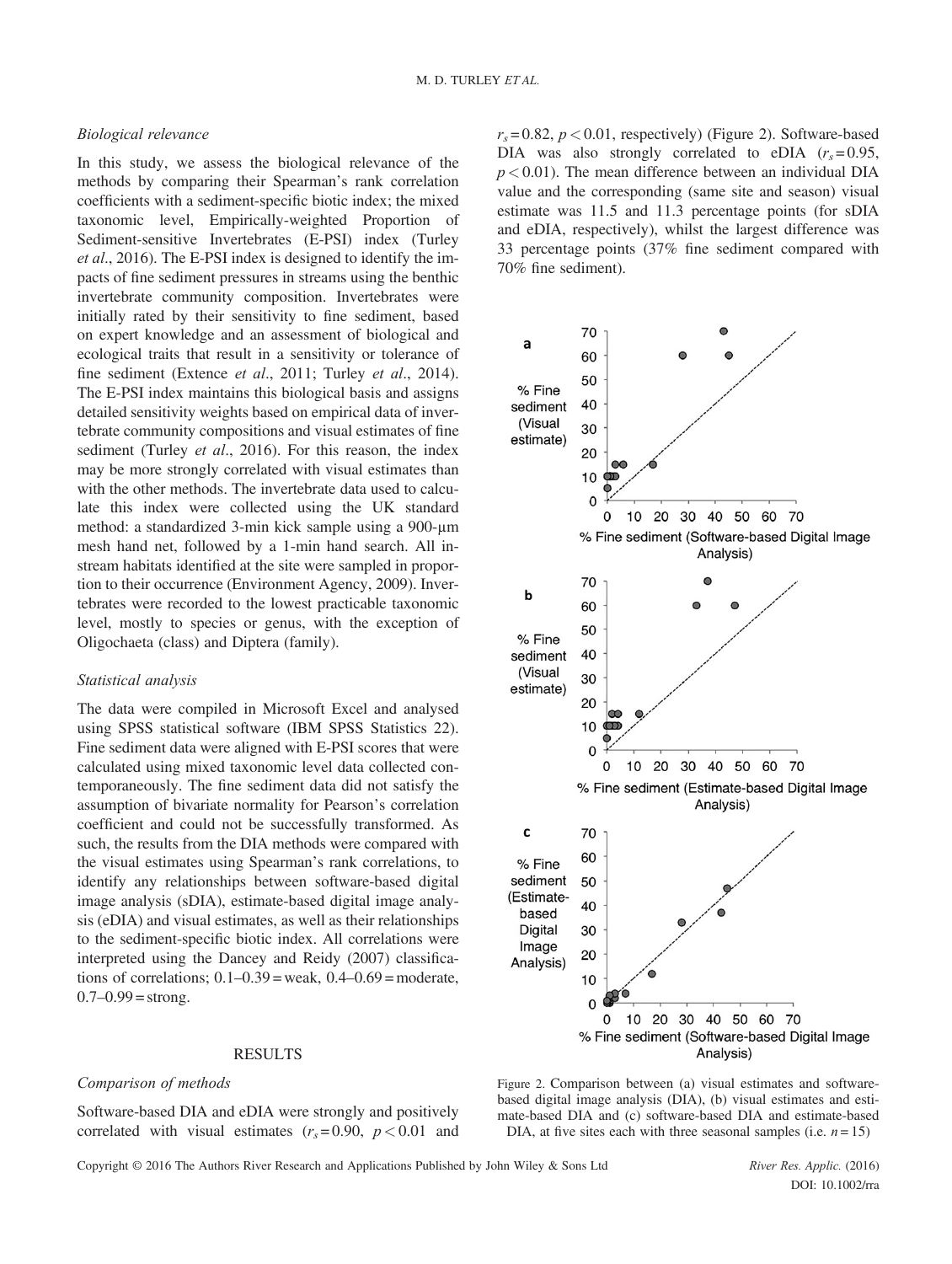## Precision of software-based and estimate-based digital image analysis

The mean difference between the first operator's and the independent operator's sDIA results over the five sites was 1.8 percentage points, with the maximum difference being three percentage points. Similarly, the mean difference between the eDIA from each operator was 1.8 percentage points, with a maximum difference of five percentage points (see Supporting Information).

### Fine sediment spatial variation

The variation between transects is illustrated by Figure 3 using data from sDIA. The majority of sites had narrow confidence intervals  $\langle$  <5 percentage points). The exceptions were site 3 (spring) and site 5 (all seasons), with the largest confidence interval being 32 percentage points (site 5 —spring).

### Biological relevance

All three methods of quantifying fine sediment were strongly negatively correlated to the E-PSI index. The visual estimates and sDIA were similarly strongly correlated to the E-PSI index  $(r_s = -0.74$  and  $r_s = -0.77$ ,  $p < 0.01$ , respectively) with the most strongly correlated method being eDIA  $(r_s = -0.87, p < 0.01$ ; Figure 4).

### DISCUSSION

### Comparison of methods

The results of this study show that both the sDIA and eDIA methods were strongly correlated with the visual estimates. Similar to McHugh and Budy (2005), the visual estimates conducted for this study resulted in higher values for percentage fine sediment, an overestimation of the 'measured' method (in their case a hoop-based embeddedness technique). Whilst the differences between DIA and visual estimates may be the result of one method being more accurate than the other, this cannot be tested, as the true value for fine sediment is unquantifiable. The differences between the data from the two methods could also be due to different methodologies, with DIA attempting to represent the percentage of fine sediment across the site using sample patches, and visual estimates summarizing the entire study site. Some of the differences are also likely to be due to the subjectivity of the visual estimate method (Descloux et al., 2010; Roper et al., 2002; Sennatt et al., 2006), as well as the sampling design used in this study for image collection. However, using systematically selected transects and fixed image locations reduces the subjectivity of the technique in comparison with other commonly used methods of quantifying fine sediment. For example, the practicalities of deploying numerous pieces of equipment and/or removing and processing large amounts of sediment mean that many methods result in a limited number of locations being sampled. These locations are often selected based on operator judgements, which may introduce operator error or bias. Techniques that utilize bucket traps, artificial mats, adhesive plates or resuspension techniques often require subjective decisions to be made regarding selection of sampling locations. For example, application of the resuspension technique can require the identification of 'erosional' and 'depositional' sampling locations (Duerdoth et al., 2015) necessitating a subjective evaluation of stream characteristics, which may vary with flow conditions. Furthermore, it is likely that methods that require such sampling location decisions are influenced by



Figure 3. Mean percentage fine sediment values from software-based digital image analysis of five transects (each comprising three images), from five sites [1 (low fine sediment) to 5 (high fine sediment)] over three seasons (spring, summer and autumn). Error bars show 95% confidence intervals

Copyright © 2016 The Authors River Research and Applications Published by John Wiley & Sons Ltd River Res. Applic. (2016)

DOI: 10.1002/rra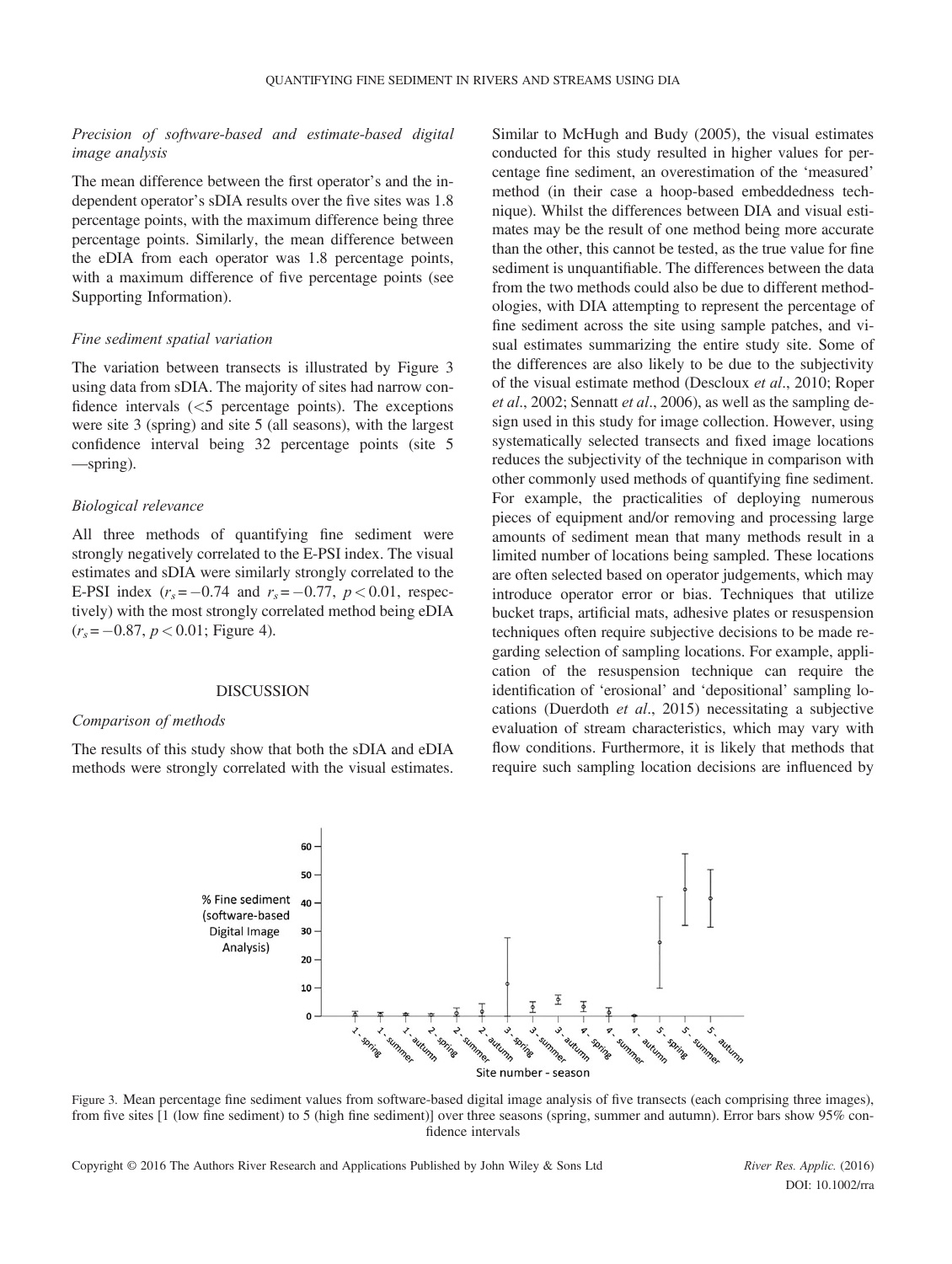

Figure 4. Relationship between % fine sediment (estimate-based digital image analysis) and the Empirically-weighted Proportion of Sedimentsensitive Invertebrates (E-PSI) index

the nature of the substrate or channel itself, with substrates containing large boulders, and/or deeper waters (deeper than sampling equipment), and/or narrow-braided channels (narrower than sampling equipment) being omitted from sampling because of operational constraints. These common limitations impact the ability of methods to represent spatial variation in substrate composition accurately. In contrast, a systematic approach such as that used in this study may more accurately represent spatial variation, although the number of transects/images required to do this is likely to be site specific. Increasing the number of transects/images requires a minimal investment of time, particularly if opting for the estimate-based approach, which requires less than 5 min processing per image (compared with up to 30 min for sDIA).

Digital image analysis is more objective than visual estimates as it allows for particles to be measured and percentages to be computed. The operational limitations associated with DIA are similar to those that are experienced for visual estimates. In conditions where water clarity is poor, the method can prove problematic; however, moving the camera closer to the streambed can, in some cases, overcome this issue. Similarly, low water clarity can also prevent visual estimates. One of the benefits of using digital photography is that photographs can be reviewed instantaneously, something which is not possible for film photography. Other conditions (e.g. low light and rapid flow) leading to poorly lit/focused images require some level of subjectivity in order to identify areas of fine sediment, although digital image contrast can be altered as part of the post-processing to mitigate these problems. The method is restricted to streams that are wadeable, unless a boat mounted system could be used. Nevertheless, one of the significant strengths of the approach is the ability for images to be archived for verification, therefore providing a means of quality assurance. It is also a non-destructive technique, a characteristic that is particularly desirable when being carried out alongside biological sampling and/or in conservation areas (Naden et al., 2003).

Perhaps unsurprisingly, the sDIA was more strongly correlated to eDIA than to the visual estimates. This is likely to be due to the two methods quantifying fine sediment over the same areas of streambed (captured in the images), whereas the visual estimates consider the site as a whole. This strong correlation  $(r_s=0.95, p<0.01)$  suggests that the comparatively rapid approach (up to 5 min per image) of estimating the amount of fine sediment in the images using eDIA could negate the requirement of manually highlighting fine sediment for sDIA, which is a timeintensive procedure (up to 30 min per image). All three methods are likely to be subject to 'fabric errors', which are the result of misclassifications of particle size due to the orientation of particles in relation to the plane of the image, as well as the potential for particles to be partially hidden (Graham et al., 2005b). However, as the focus of the analyses was fine sediment, this error is likely to be minimal.

## Precision of software-based and estimate-based digital image analysis

The inter-operator comparison for both methods of DIA yielded relatively small differences between fine sediment values (maximum five percentage points) across the five samples. This is despite the site/season being randomly selected for verification and the independent operator having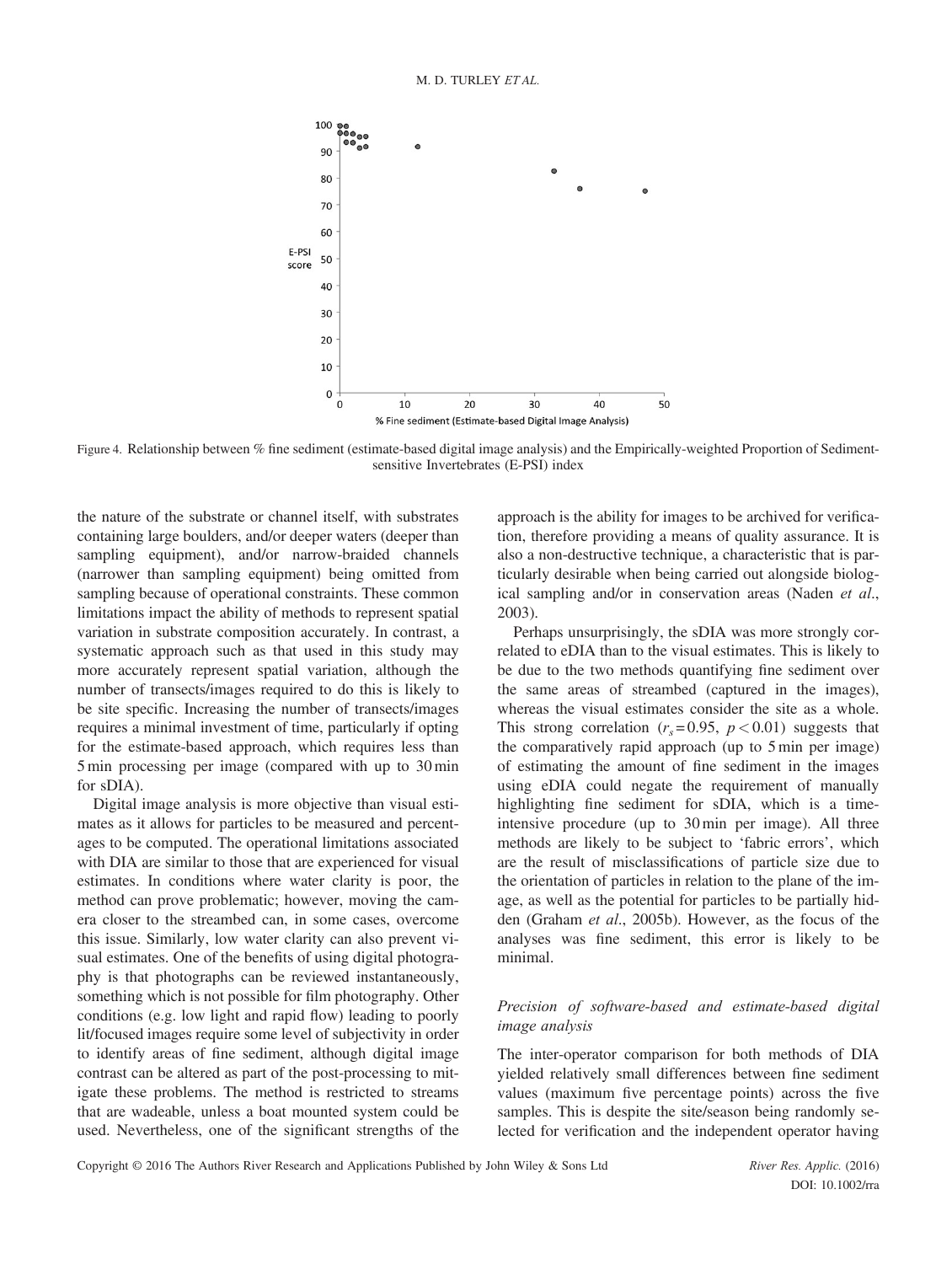no prior knowledge or expectations of the site. Although the precision of visual estimates carried out in this study is not considered, previously published work on this topic has shown the method to have a lower level of precision. For example, a study using 10 different operators showed visual estimates to vary by up to 40 percentage units for sites with the same Wolman counts (Clapcott et al., 2011). However, the operators did not receive any specific training prior to the observations and so this example is likely to be an extreme case. Wang et al. (1996) found the precision of visual estimates between six operators to be 'moderate', with confidence intervals of between 5 and 15 percentage points. It is thought that recent standardized training of operators is likely to improve the precision of visual estimates of stream habitat (Poole et al., 1997; Roper and Scarnecchia, 1995). A high level of inter-operator precision was shown for the DIA methods across sites with a range of substrate compositions; however, this analysis involved fewer operators. The sDIA method has a potential advantage over the eDIA method, which introduces some subjectivity to DIA, requiring operators to estimate the percentage of fine sediment in the images (using a  $10 \times 10$  grid), which is likely to lower its accuracy and precision. Nonetheless, eDIA offers substantial time and cost-savings in comparison with sDIA, requiring approximately one-sixth of the time commitment.

### Fine sediment spatial variation

In application, the sampling design used to collect digital images for DIA should be designed to provide suitable representation of fine sediment spatial variation. The use of five transects here is merely an example of how the method could be applied. The relatively narrow confidence intervals for sites 1, 2 and 4 suggest that the sites exhibited little variation in terms of fine sediment coverage and that five transects or less may provide sufficient representation of spatial variation in some situations. The larger confidence intervals for sites 3 and 5 suggest that a greater number of transects/larger area of streambed may need to be sampled to suitably represent fine sediment conditions over certain sites. Environmental factors are likely to influence the number of images required in order to provide an accurate representation of spatial variation. These include the water depth, water clarity and light availability, which limit the area of the streambed captured in each image, potentially necessitating the collection of a greater number of images. Furthermore, sites with a heterogeneous and poorly sorted substrate are likely to require a greater number of images in comparison with more homogenous, well-sorted streambeds, in order to capture images that accurately represent the fine sediment conditions throughout the site.

The positioning of image locations for DIA is not influenced by the presence of boulders, cobbles or bedrock and so may be able to suitably capture the true characteristics of stream and river substrate. In contrast, techniques such as adhesive plates, artificial mats or resuspension sampling devices are restricted by the diameter of the device and the ability to attach or insert the device into the substrate, although they do benefit from enabling analysis of geochemical properties of the sediment, as part of the post-processing.

## Biological relevance

As the true value for the percentage of fine sediment in a stream is unknown, the accuracy of the methods cannot be determined. However, a potentially more meaningful measure (depending on the intended application) is its biological relevance. The E-PSI index was strongly correlated to all three methods of quantifying deposited fine sediment. These results suggest that all three methods have some degree of biological relevance, particularly given the biological basis of the index, which provides a mechanistic linkage for the observed correlations. These strong correlations were observed at systematically selected sites that greatly varied in their environmental characteristics, suggesting that the techniques are indicative of fine sediment conditions across a range of different temperate rivers and stream types. Although the DIA approach does not consider the quality of fine sediment (geochemical and particle size distribution), the percentage cover of fine sediment is likely to be biologically relevant as it relates to niche theory and habitat suitability (Hirzel and Le Lay, 2008) throughout the reach.

## Potential for future application

Whilst visual estimates of fine sediment have been found to be some of the most correlated metrics to both land use and invertebrate biotic indices (Sutherland et al., 2010, 2012), the subjectivity of these methods have the potential to result in incorrect conclusions as to the sediment conditions at a site. DIA presents an opportunity to reduce the subjectivity involved in characterizing streambed fine sediment conditions. Such an approach is highly desirable for monitoring and research applications, as well as for river restoration and management projects, which require non-destructive, reliable and ecologically meaningful habitat indicators (Woolsey et al., 2007). Given the budget constraints often placed on these types of application, the eDIA approach may provide a more suitable means of characterizing fine sediment conditions. Further work should be conducted to determine the optimum number of transects or area of streambed that is necessary to provide a good representation of fine sediment conditions across sites with differing environmental characteristics.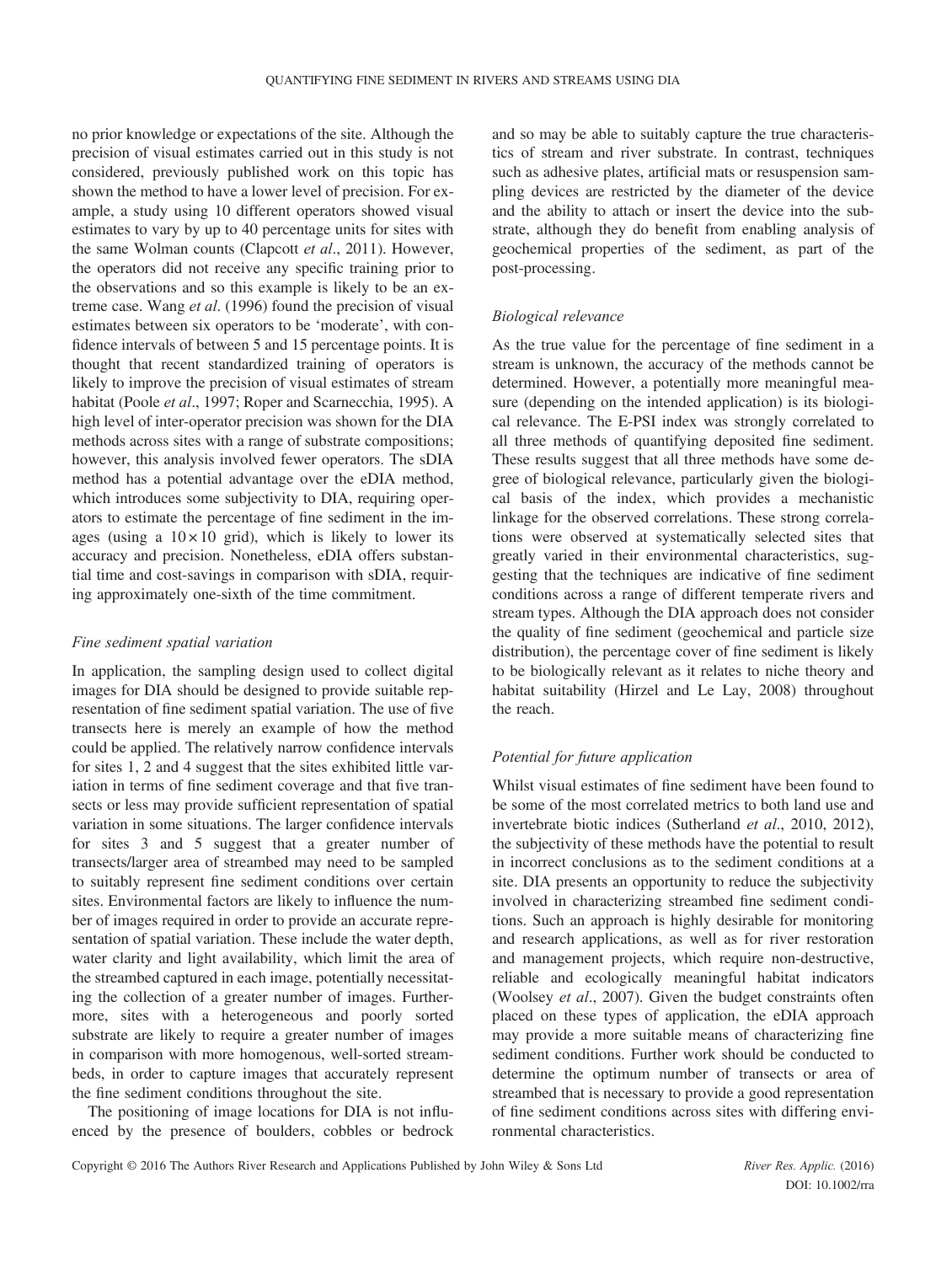#### ACKNOWLEDGEMENTS

This article arises, in part, from research co-funded by the Natural Environment Research Council (NERC grant number: NE/K00722X/1) and the Environment Agency (project number: SC130021). The authors are extremely grateful to Alex Pickwell for his assistance with identification of various macroinvertebrates, Professor Garth Foster for his help with identification of aquatic Coleoptera and Tremayne Christ for developing the PixelCount application. The authors would like to acknowledge the following organizations for their contribution to the RIVPACS IV Database [© NERC (CEH) 2006. Database rights NERC (CEH) 2006 all rights reserved] and the WFD119 Project's extension to this database: Centre for Ecology and Hydrology and other Stakeholders/Centre for Ecology and Hydrology, Countryside Council for Wales, Department for Environment, Food and Rural Affairs, English Nature, Environment Agency, Environment and Heritage Service, Freshwater Biological Association, Scotland and Northern Ireland Forum for Environmental Research, Scottish Environment Protection Agency, Scottish Executive, Scottish Natural Heritage, South West Water and Welsh Assembly Government.

#### **REFERENCES**

- Adams J. 1979. Gravel size analysis from photographs. Journal of the Hydraulics Division 105: 1247–1255.
- Bain MB, Stevenson NJ. 1999. Aquatic Habitat Assessment. Asian Fisheries Society: Bethesda.
- Bertoldi W, Piegay H, Buffin-Bélanger T, Graham D, Rice S. 2012. Applications of close-range imagery in river research. Fluvial Remote Sensing for Science and Management 341–366.
- Bevenger, GS, King RM. 1995. A pebble count procedure for assessing watershed cumulative effects. Research paper RM-RP-319. US Department of Agriculture, Forest Service.
- Bilotta GS, Brazier RE. 2008. Understanding the influence of suspended solids on water quality and aquatic biota. Water Research 42: 2849–2861.
- Bunte K, Abt SR. 2001. Sampling frame for improving pebble count accuracy in coarse gravel-bed streams. Journal of the American Water Resources Association 37: 1001–1014.
- Buscombe D. 2008. Estimation of grain-size distributions and associated parameters from digital images of sediment. Sedimentary Geology 210:  $1 - 10$ .
- Buscombe D, Rubin DM, Warrick JA. 2010. A universal approximation of grain size from images of noncohesive sediment. Earth Surface, Journal of Geophysical Research 115: F2.
- Butler JB, Lane SN, Chandler JH. 2001. Automated extraction of grain-size data from gravel surfaces using digital image processing. Journal of Hydraulic Research 39: 519–529.
- Carbonneau PE, Lane SN, Bergeron NE. 2004. Catchment-scale mapping of surface grain size in gravel bed rivers using airborne digital imagery. Water Resources Research 40: 7.
- Clapcott J, Young R, Harding J, Matthaei C, Quinn J, Death R. 2011. Sediment Assessment Methods: Protocols and Gidelines for Assessing the

Effects of Deposited Fine Sediment on In-stream Values. Cawthron Institute: Nelson, New Zealand.

- Dancey CP, Reidy J. 2007. Statistics without Maths for Psychology. Pearson Education.
- Descloux S, Datry T, Philippe M, Marmonier P. 2010. Comparison of different techniques to assess surface and subsurface streambed colmation with fine sediments. International Review of Hydrobiology 95: 520–540.
- Diplas P, Lohani VK. 1997. Discussion of "application of the pebble count: notes on purpose, methods, and variants," by G.M. Kondolf. Journal of the American Water Resources Association 33: 1397–1399.
- Duerdoth C, Arnold A, Murphy J, Naden P, Scarlett P, Collins A, Sear D, Jones J. 2015. Assessment of a rapid method for quantitative reachscale estimates of deposited fine sediment in rivers. Geomorphology 230: 37–50.
- Environment Agency. 2003. River Habitat Survey in Britain and Ireland: Field Survey Guidance Manual. River Habitat Survey Manual: 2003 version. Environment Agency: Bristol, UK; 136.
- Environment Agency. 2009. Freshwater macro-invertebrate sampling in rivers. Operation instructions 018-08.
- Extence CA, Chadd RP, England J, Dunbar MJ, Wood PJ, Taylor ED. 2011. The assessment of fine sediment accumulation in rivers using macro-invertebrate community response. River Research and Applications 29: 17–55.
- Faustini JM, Kaufmann PR. 2007. Adequacy of visually classified particle count statistics from regional stream habitat surveys. Journal of the American Water Resources Association 43: 1293–1315.
- Fripp JB, Diplas P. 1993. Surface sampling in gravel streams. Journal of Hydraulic Engineering 119: 473–490.
- Gee JH. 1979. A comparison of gravimetric and photographic methods of stream substrate analysis in a study of benthos microdistribution. Oikos 33: 74–79.
- Graham DJ, Reid I, Rice SP. 2005a. Automated sizing of coarse-grained sediments: image-processing procedures. Mathematical Geology 37: 1–28.
- Graham DJ, Rice SP, Reid I. 2005b. A transferable method for the automated grain sizing of river gravels. Water Resources Research: 41.
- Hirzel AH, Le Lay G. 2008. Habitat suitability modelling and niche theory. Journal of Applied Ecology 45: 1372–1381.
- Ibbeken H, Schleyer R. 1986. Photo-sieving: a method for grain-size analysis of coarse-grained, unconsolidated bedding surfaces. Earth Surface Processes and Landforms 11: 59–77.
- Kellerhals R, Bray DI. 1971. Sampling procedures for coarse fluvial sediments. Journal of the Hydraulics Division 97: 1165–1180.
- Lambert C, Walling D. 1988. Measurement of channel storage of suspended sediment in a gravel-bed river. Catena 15: 65–80.
- Marcus WA, Ladd S, Stock J, Stoughton J. 1995. Pebble counts and the role of user-dependent bias in documenting sediment size distributions. Water Resources Research 31: 2625–2631.
- Matthaei CD, Peacock KA, Townsend CR. 1999. Patchy surface stone movement during disturbance in a New Zealand stream and its potential significance for the fauna. Limnology and Oceanography 44: 1091–1102.
- Matthaei CD, Weller F, Kelly DW, Townsend CR. 2006. Impacts of fine sediment addition to tussock, pasture, dairy and deer farming streams in New Zealand. Freshwater Biology 51: 2154–2172.
- McEwan I, Sheen T, Cunningham G, Allen A. 2000. Estimating the size composition of sediment surfaces through image analysis. Proceedings of the ICE-Water and Maritime Engineering 142: 189–195.
- McHugh P, Budy P. 2005. A comparison of visual and measurement-based techniques for quantifying cobble embeddedness and fine-sediment levels in salmonid-bearing streams. North American Journal of Fisheries Management 25: 1208–1214.

Copyright © 2016 The Authors River Research and Applications Published by John Wiley & Sons Ltd River Res. Applic. (2016)